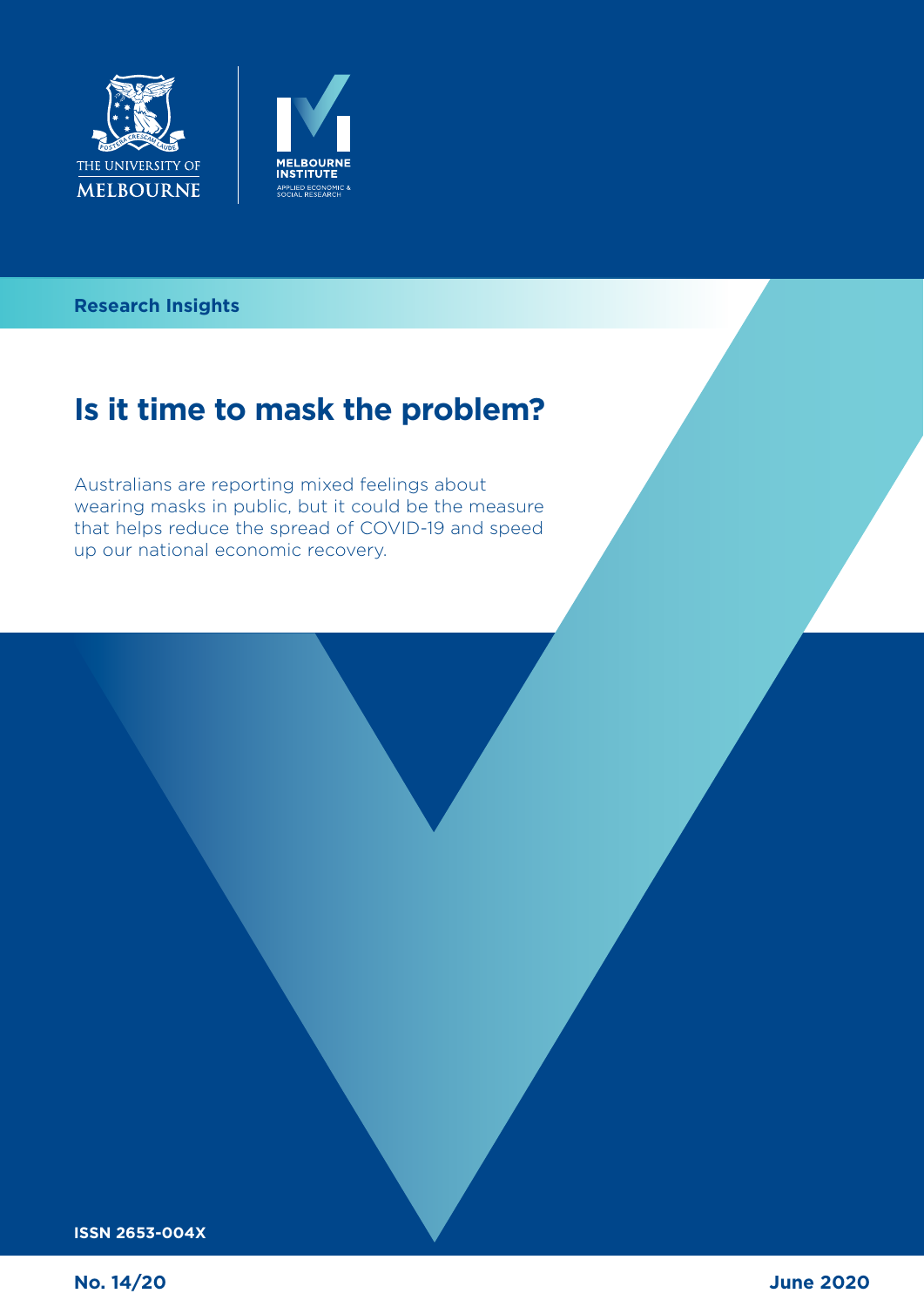### Complacency a major risk during the COVID-19 recovery period

Australia has seen a sustained reduction in the number of new cases of COVID-19, but infections continue to occur.<sup>1</sup> New cases of community transmission are reported almost daily and, while the numbers are relatively low, complacency remains a major risk factor for a second wave of infections.

Much of Australia's success in controlling community transmission has been attributed to a high-level of adherence to physical distancing requirements. Physical distancing has been well established as the most reliable way to reduce transmission but, as restrictions ease, situations will arise where it is not feasible. The use of masks may be an effective second-best solution in such circumstances.2

#### **The tide is turning on mask-wearing**

Masks are generally accepted to be effective at reducing virus transmission in a clinical setting, but their use in the general community has been more controversial. Part of this has been due to concerns over limited supplies of N95 or equivalent masks during the pandemic. There have been significant shortages of personal protective equipment in much of the world and, until recently, the World Health Organisation (WHO) recommended that medical masks "should be reserved for health care workers."3

Even where masks are readily available, debate still rages over whether they are effective in preventing community transmission of COVID-19. In early April 2020, WHO stated that "there is currently no evidence that wearing a mask (whether medical or other types) by healthy persons in the wider community setting, including universal community masking, can prevent them from infection with respiratory viruses."3 But necessity is the mother of efficient research and, since then, a number of studies on community masking have been published (albeit sometimes without peer

review) that provide the very evidence the WHO reported to be lacking. One study, which exploited regional variation in the time when community masking was implemented across Germany, estimated that face masks had reduced the daily growth rate of reported infections by around 40 per cent.<sup>4</sup>

The research that likely turned the tide on the debate, however, was a WHO-funded systematic review and meta*-*analysis, published in the Lancet in early June. The review found that even reusable cotton face masks "could result in a large reduction in the risk of infection"– rebutting arguments over both efficacy and supply-chain effects in one hit.2

Following the release of the Lancet paper, WHO updated its guidelines to recommend that nonmedical masks be used by healthy people in settings where physical distancing cannot be achieved, including on transportation and in working conditions that place employees in close contact with others<sup>5</sup>

#### **Social distancing has limits**

Situations where physical distancing cannot be achieved are becoming increasingly common. As people return to workplaces, social interactions increase, sporting events begin again and public transport use increases, physical distancing will soon become unrealistic as the sole means of controlling the transmission of COVID-19.

In Australia, growth in public transport passenger volumes is evidence of this challenge. New South Wales (NSW) public transport services saw a 55 per cent increase in the number of journeys taken in May compared with April.<sup>6</sup> Other states are likely to have seen a similar increase. The NSW Government has responded by introducing passenger capacity limits but these are already close to being met – even though total passenger volumes are still down more than 70 per cent on the same period for 2019.7

State governments face a considerable challenge managing the physical return to work of the community. Already, bus drivers in NSW have reportedly been advised not to enforce the limits.<sup>8</sup> Such inconsistency only serves to highlight the problem.

As people return to work and socialise again, there is evidence that mask-wearing could be an effective tool in helping reduce the spread of COVID-19. But many Australians are not yet convinced. This Research Insight considers when and where masks might have a role in reducing the risk of community transmission of COVID-19, particularly where physical distancing is not feasible.

#### **Mixed feelings about masks**

In the Melbourne Institute's *Taking the Pulse of the Nation* survey conducted between 8–12 June 2020, we asked respondents whether they thought that because of the coronavirus, people should wear a face mask in common public spaces, including public transport, parks and beaches, the workplace, supermarkets and shopping centres, or cinemas and theatres.

The results suggested that many people supported the use of masks in some settings. One in five (20%) of respondents said "yes" to wearing face masks in each of the public settings identified in the survey, and more than seven in ten (71%) indicated that masks should be worn in at least one of these settings.

However, there was also strong disagreement in some cases. One in five (19%) respondents said that masks should not be worn in any of these settings, and 71 per cent of respondents indicated that masks should not be worn in at least one of the settings mentioned.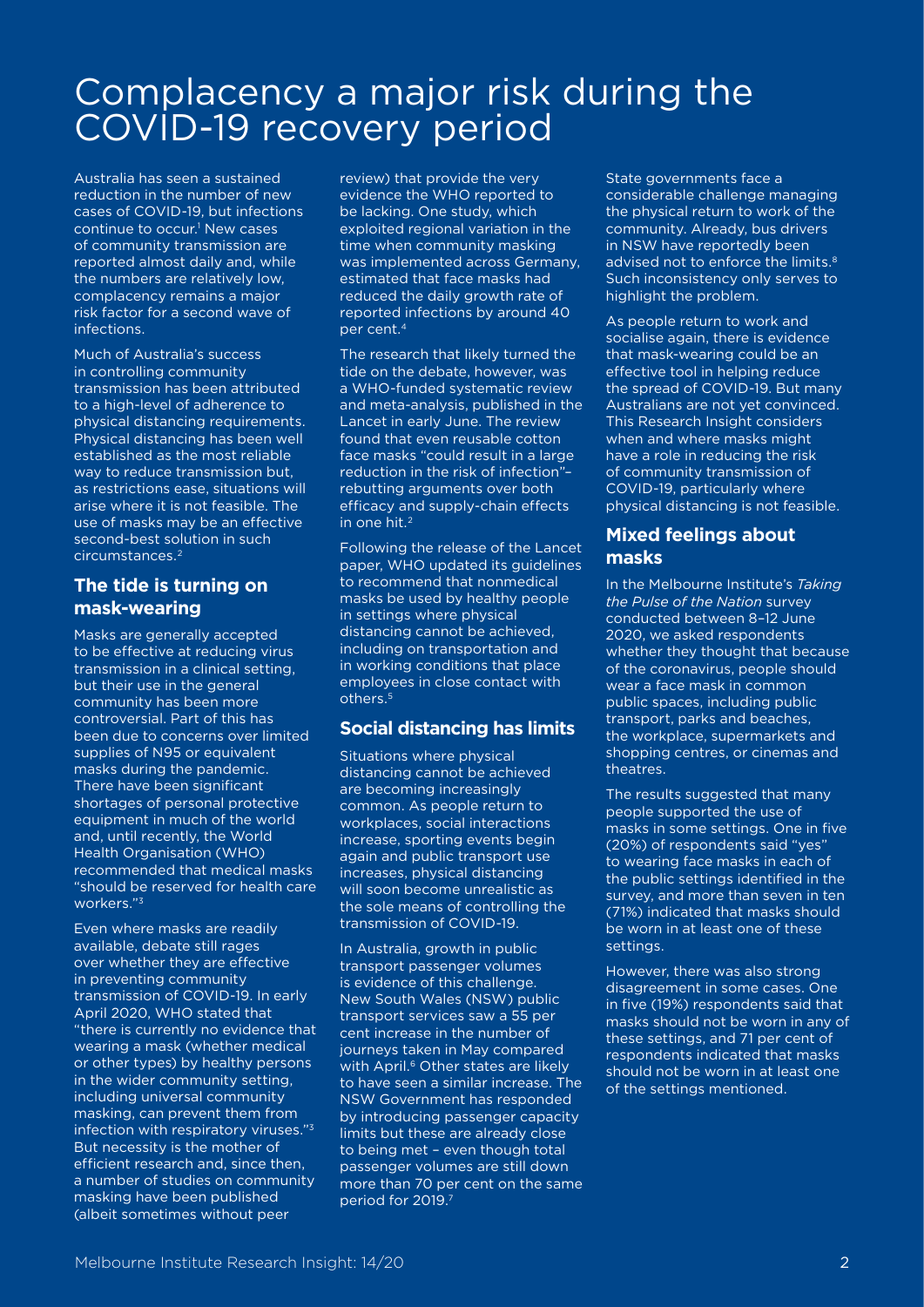## Key Insights



#### **<sup>1</sup>** Australians divided on wearing masks in different public settings

Opinion on mask-wearing in public places varied considerably by setting (Figure 1). People were most in favour of mask-wearing on public transport with about six in ten survey respondents (58%) indicating that masks should be worn in this setting. About 28 per cent of people believed they should not be worn, and around 13 per cent were unsure.

A similar proportion of people surveyed (just under 58%) believed that masks should be worn in cinemas or theatres, although a slightly greater proportion (31%) of people disagreed.

People were less convinced about the necessity of masks in shopping centres, workplaces and parks. Less than half of respondents thought that masks should be worn in each of these settings. Masks in parks and on beaches received the most opposition, with a majority of people (63%) responding that masks should not be worn in these settings.

Figure 1: 'Do you think that, because of the coronavirus, people should wear a face mask: on public transport; in parks and beaches; in the workplace; in supermarkets and shopping centres; or in cinemas and theatres?'



Source: Results based on weekly responses from 1,200 Australian adults surveyed over the period 8–12 June. The sample is stratified by gender, age and location to be representative of the Australian population. Bars may not add up to 100 per cent due to rounding.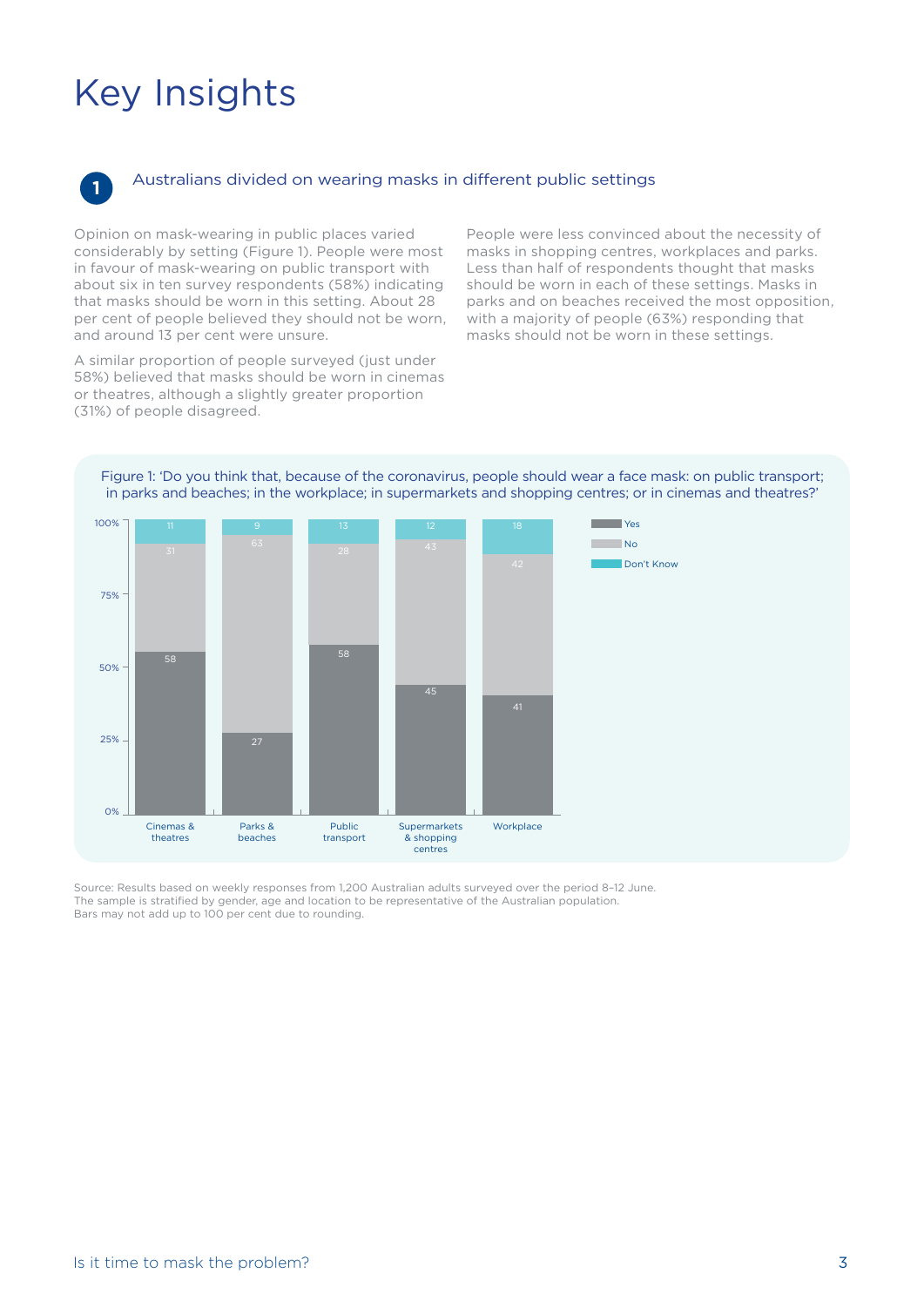

#### **<sup>2</sup>** Support for mask-wearing lowest among men aged 50-54

Opinion on mask-wearing varied significantly by age and gender. Less than one in four men aged 50-54 years were in favour of wearing masks on public transport (Figure 2), although more than half of men in this age group said no to wearing face masks in this wearing in all settings. public setting.

This trend was more pronounced in supermarkets and shopping centres, where only 16 per cent of men aged 50-54 considered that masks should be worn. 18-24 year olds were the most likely to support mask



#### Figure 2: Support for wearing a mask on public transport, by age and gender (%)

Source: Results based on weekly responses from 1,200 Australian adults surveyed over the period 8–12 June. The sample is stratified by gender, age and location to be representative of the Australian population. Bars may not add up to 100 per cent due to rounding.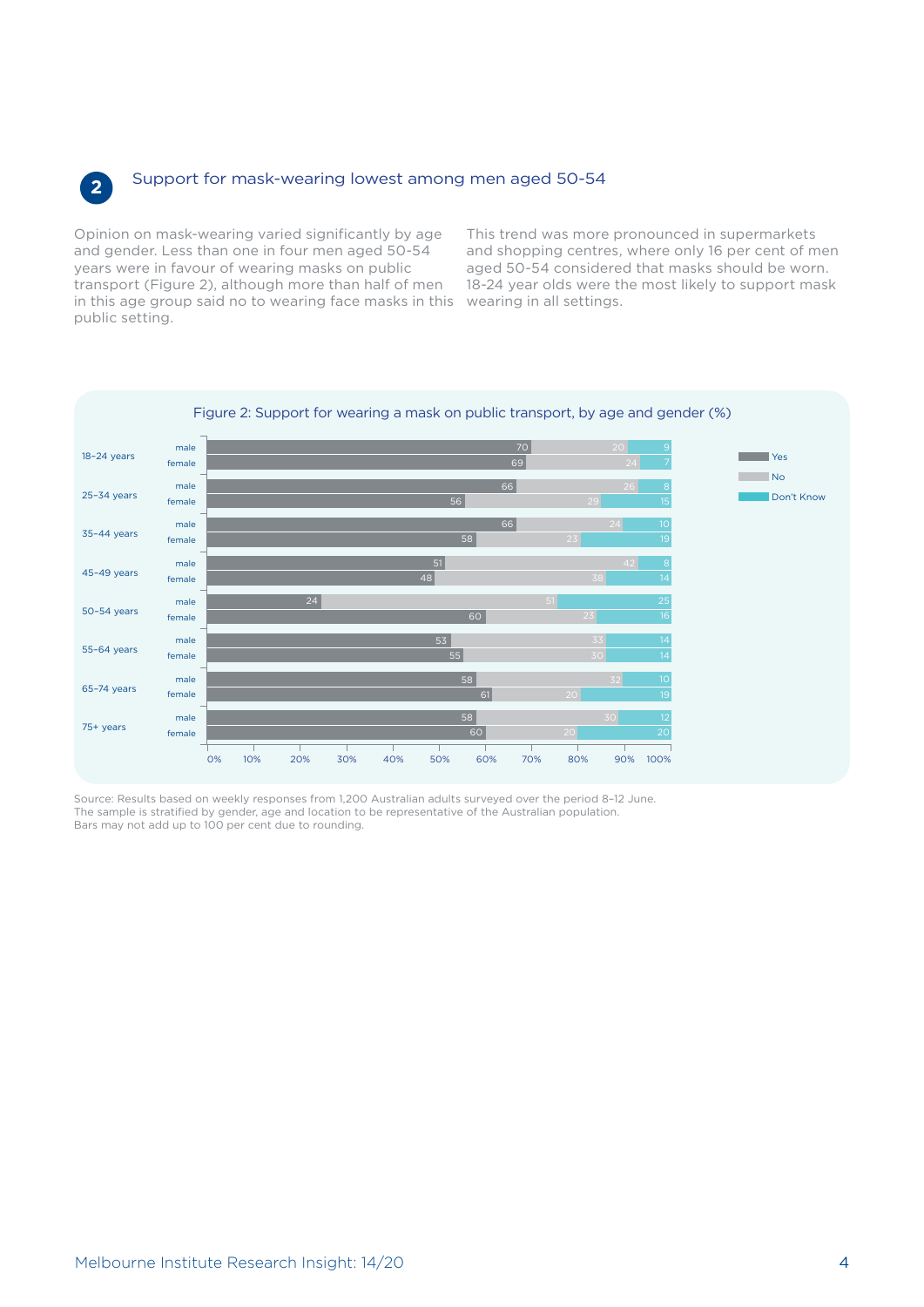#### **<sup>3</sup>** Those experiencing financial stress or mental distress are more likely to believe that masks should be worn

People with higher levels of financial insecurity were more likely to believe that masks should be worn in all public settings (Figure 3). This was also the case among people experiencing mental distress (respondents who reported feeling depressed or anxious all or most of the time during the past week\*). Across all settings, respondents who considered themselves to be financially stressed were

20 percentage points more likely to believe masks should be worn (59%) than those who indicated they were financially comfortable (38%). This difference was even more pronounced among those reporting mental distress. Respondents who reported feeling depressed or anxious all or most of the time during the past week were 25 percentage points more likely to say that masks should be worn (across all public settings).



Source: Results based on weekly responses from 1,200 Australian adults surveyed over the period 8–12 June. The sample is stratified by gender, age and location to be representative of the Australian population. Bars may not add up to 100 per cent due to rounding.

\*The survey does not measure clinical depression or anxiety conditions.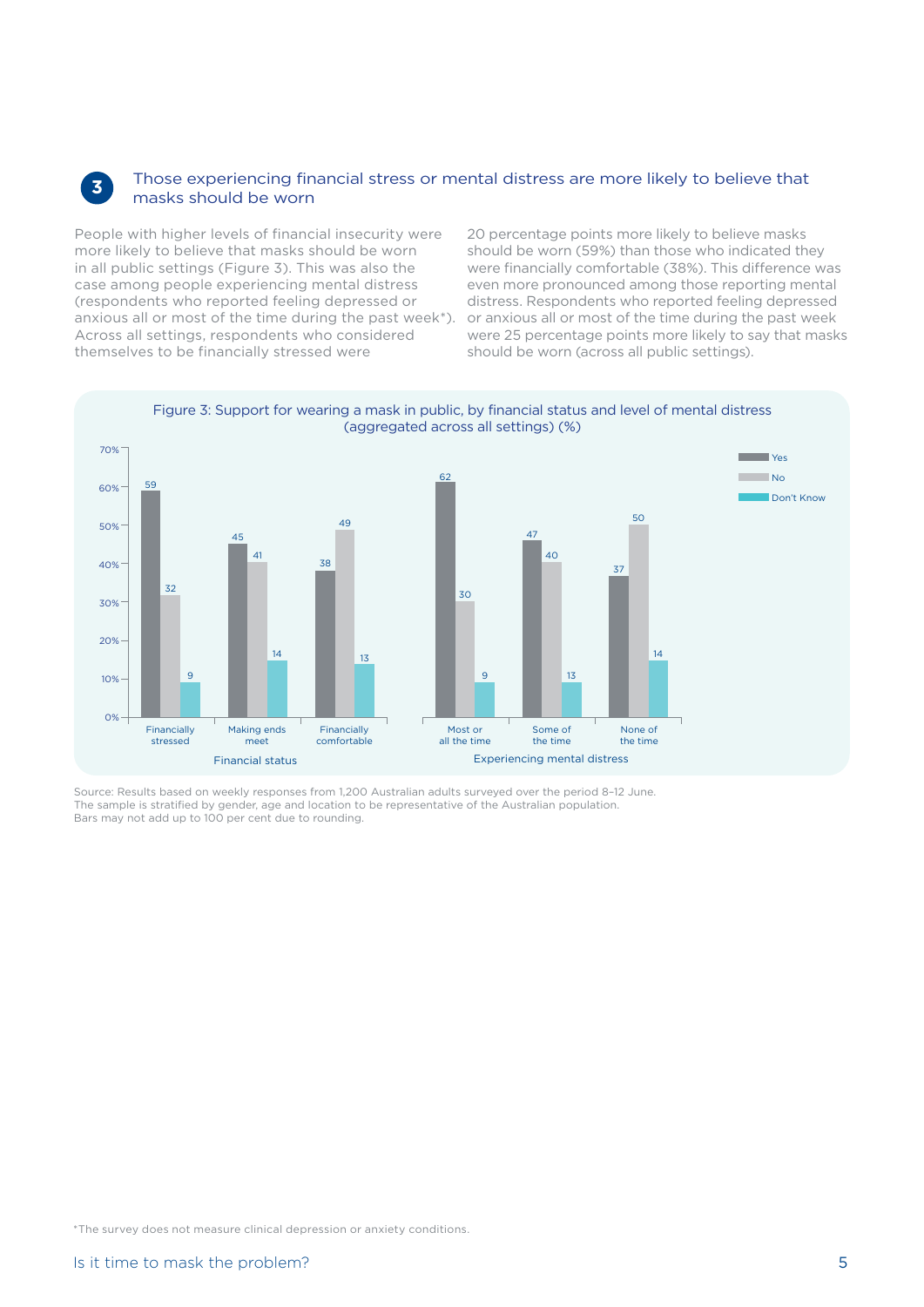

#### **4** Those who were dissatisfied with government economic policies more likely to support wearing masks

*The Taking the Pulse of the Nation* survey asks respondents if they are satisfied with economic policies to support jobs and keep people at work as a result of the coronavirus pandemic.

A strong majority (83%) of survey respondents reported that they were satisfied with government economic policy. Among those who were dissatisfied, however, more than half (56%) were in favour of wearing masks (Figure 4).

Those who were satisfied with government policies were more evenly split – 45 per cent were in favour of masks and 44 per cent were not. In about 11 per cent of cases, respondents were 'unsure' of whether masks were necessary.



Source: Results based on weekly responses from 1,200 Australian adults surveyed over the period 8–12 June. The sample is stratified by gender, age and location to be representative of the Australian population. Bars may not add up to 100 per cent due to rounding.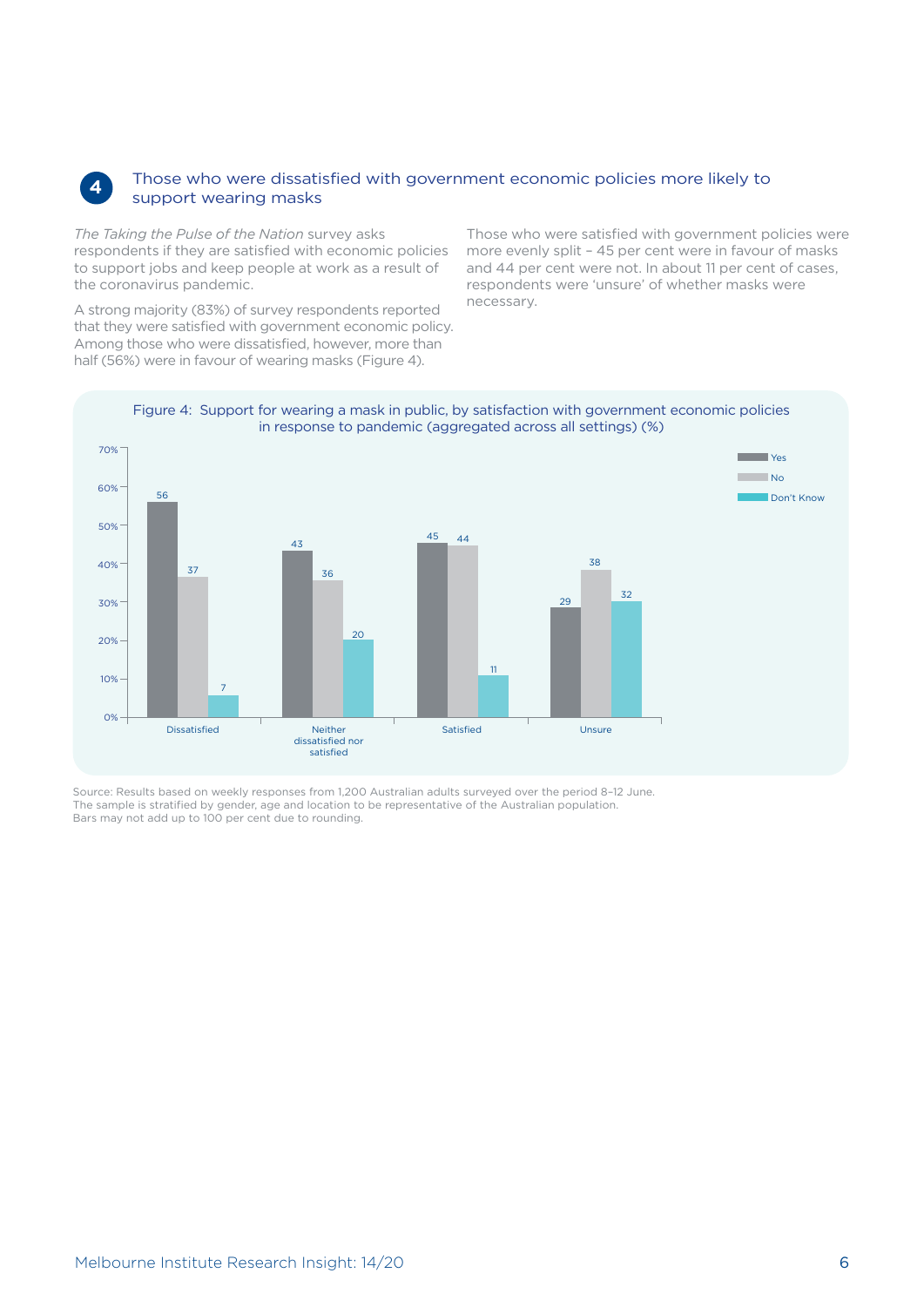### Changing perceptions around masks

As social distancing restrictions ease, more than 50 countries around the world have introduced regulations around mask-wearing.9 The UK government is the latest to change its tune on masks, with mask-wearing on public transport to become compulsory from mid-June.<sup>10</sup>

Australia has not followed suit. As of 14 June 2020, the Australian Government still recommends against the use of masks in public settings, while suggesting that "some members of the public may choose to wear a mask in situations where it is not feasible to maintain physical distancing."<sup>11</sup> Such inconsistent advice is likely to discourage people from wearing a mask and does little to ease anxiety among those who are forced to use public transport to enable them to return to work.

#### Regulation on mask-wearing can reduce transmission and put minds at ease

Regulation to enforce mask-wearing in situations where physical distancing is unfeasible (on public transport, for example) would have the dual effect of reducing transmission and increasing awareness among the general community of the need for ongoing vigilance. This will encourage a safer and more confident return to work and social activity, essential for an economic recovery.

Responses to the *Taking the Pulse of the Nation* survey are a case in point. Survey results indicate that many people think masks should be worn, although recent scenes on many metropolitan train stations raise questions over whether the real proportion of people who believe masks should be worn is much lower. A likely explanation for this discrepancy is that people feel uncomfortable wearing a mask unless others are wearing masks too.<sup>12</sup> Clear, consistent rules around mask-wearing are therefore necessary not only to increase compliance and reduce the risk of a second wave of COVID-19 infections, but also to ease anxiety among those who would wear a mask anyway, and to enable a safe return to work.

The authors of the Lancet study, among others, have called for more research into the efficacy of cotton masks. Yet a second wave of infections would likely result in further deaths and wipe an additional \$25 billion from the already slowing Australian economy. Like physical distancing, mask-wearing could save lives and help speed up the economic recovery. The potential benefits of mask-wearing to individuals and to others significantly outweigh their inconvenience.<sup>13</sup>

Public mask wearing is most effective at slowing the rate of virus transmission when compliance is high. More clear guidance may go some way towards increasing the proportion of people wearing masks, but in the short term, compliance can only be achieved though regulation.